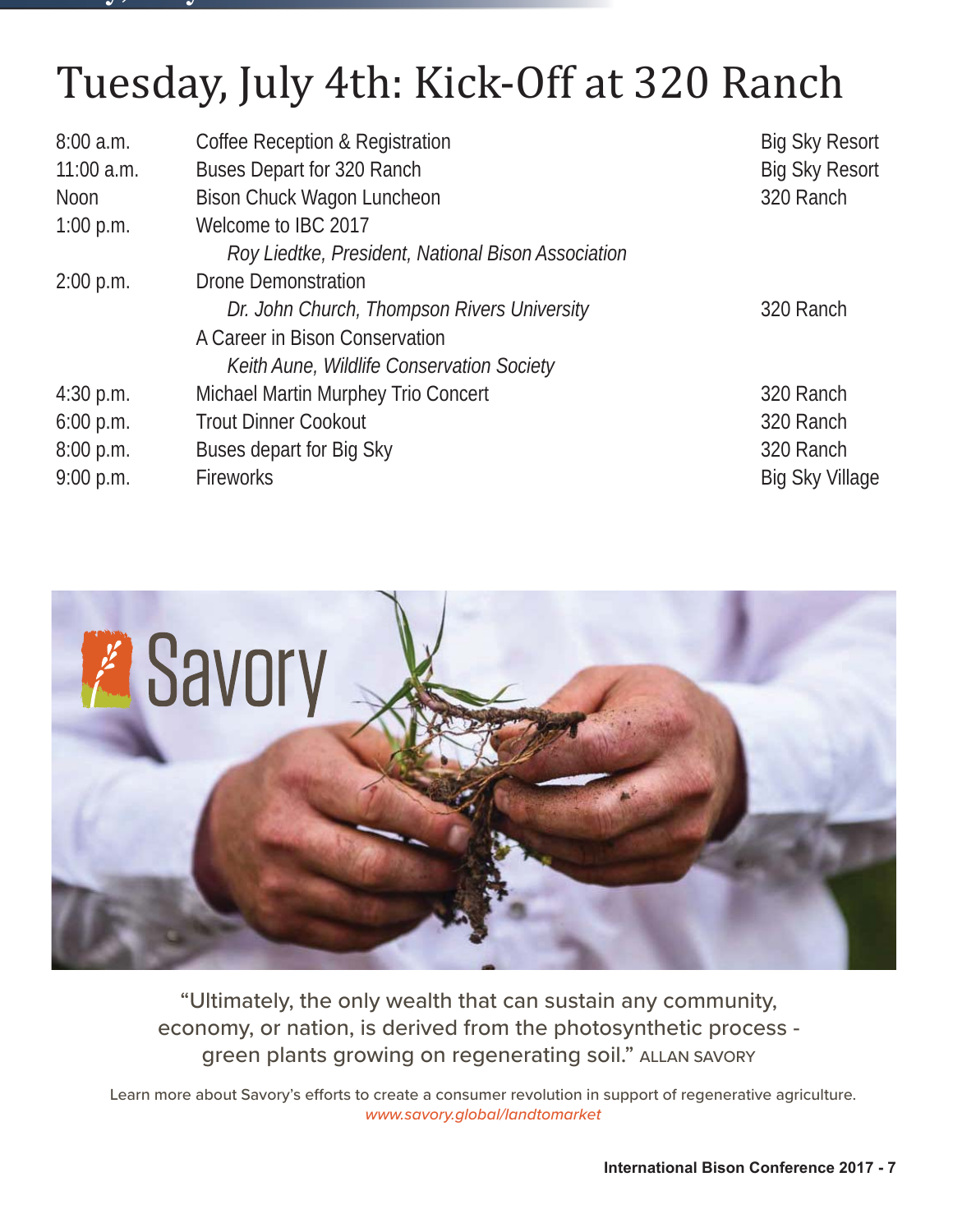# Wed., July 5th: Bison in changing climate

| $6:30$ a.m.  | <b>Breakfast</b>                                                                                         | Huntley Lodge        |
|--------------|----------------------------------------------------------------------------------------------------------|----------------------|
| 8:00a.m.     | Wednesday Keynote - The Climate, It is a Changin'                                                        | Huntley Lodge        |
|              | James Hurrell, Ph.D., Director, National Center                                                          |                      |
|              | for Atmospheric Research                                                                                 |                      |
| $9:00$ a.m.  | Breakout Session One - Bison through History                                                             | Huntley Lodge        |
|              | The Past and Present of Yellowstone Bison -- David Forgacs,                                              |                      |
|              | Ph.D. student in Genetics, Texas A&M University                                                          |                      |
|              | Climate Shaped Today's Bison -- Jeff Martin, Ph.D. student,                                              |                      |
|              | Wildlife and Fisheries Sciences Department, Texas A&M University                                         |                      |
|              | Breakout Session Two - Keep 'Em Alive, Keep 'Em Healthy                                                  | Mountain Mall*       |
|              | Pat Burrage, DVM, Bluffton Vet Services                                                                  |                      |
|              | Tasha Epp, DVM, Western College of Veterinary Medicine                                                   |                      |
|              | Karen Register, DVM, USDA/ARS/National Animal Disease Center                                             |                      |
| $10:15$ a.m. | John Church, Ph.D., Thompson Rivers University<br>Breakout Session One - Parasites: Bison Enemy No. One? | <b>Huntley Lodge</b> |
|              | James Sikarskie, DVM, Michigan State University                                                          |                      |
|              | College of Veterinary Medicine's Wildlife Veterinarian                                                   |                      |
|              | Roy Lewis, DVM, Roy Lewis Vet Service                                                                    |                      |
|              | Murray Woodbury, DVM, Department of Large Animal Clinical                                                |                      |
|              | Sciences, Western College of Veterinary Medicine                                                         |                      |
|              | Breakout Session Two - Cloudy Climate Forecast for Bison                                                 | Mountain Mall*       |
|              | Joseph Craine, Ph.D.                                                                                     |                      |
|              | Danelle Peck, USDA Northern Plains Climate Hub                                                           |                      |
| $11:30$ a.m. | Managing for Success in a Changing Climate                                                               | Huntley Lodge        |
|              | Daniela Ibarra-Howell, the Savory Institute                                                              |                      |
| $12:30$ p.m. | Luncheon                                                                                                 | Huntley Lodge        |
|              | Special Announcement: The New Goal for Bison Restoration                                                 |                      |
|              | National Bison Assn. / Canadian Bison Assn.                                                              |                      |
|              | Inter Tribal Buffalo Council                                                                             |                      |
|              | <b>Wildlife Conservation Society</b>                                                                     |                      |
| $1:30$ p.m.  | <b>NBA Membership Meeting</b>                                                                            | <b>Huntley Lodge</b> |
| $2:30$ p.m.  | NBA Board Meeting & Committee Meetings                                                                   | <b>Huntley Lodge</b> |
|              | Free Time                                                                                                | Your Choice          |
| $4:30$ p.m.  | Beyond the Grind                                                                                         |                      |
|              | Jessie Price, Editor, EatingWell Magazine - Moderator                                                    |                      |
|              | Adam Danforth, James Beard Award Winning Author/Butcher                                                  |                      |
|              | Kyle Mendenhall, Arcana Restaurant, Boulder, CO                                                          |                      |
| $5:30$ p.m.  | <b>Foundation Reception</b>                                                                              | <b>Huntley Lodge</b> |
| $6:30$ p.m.  | Networking Dinner - Northstar Bison New York Strip Steaks                                                | <b>Huntley Lodge</b> |
| 8:00 p.m.    | Wylie & the Wild West Concert                                                                            | Huntley Lodge        |

*\* Mountain Mall sessions are in the Mammoth Room, upstairs*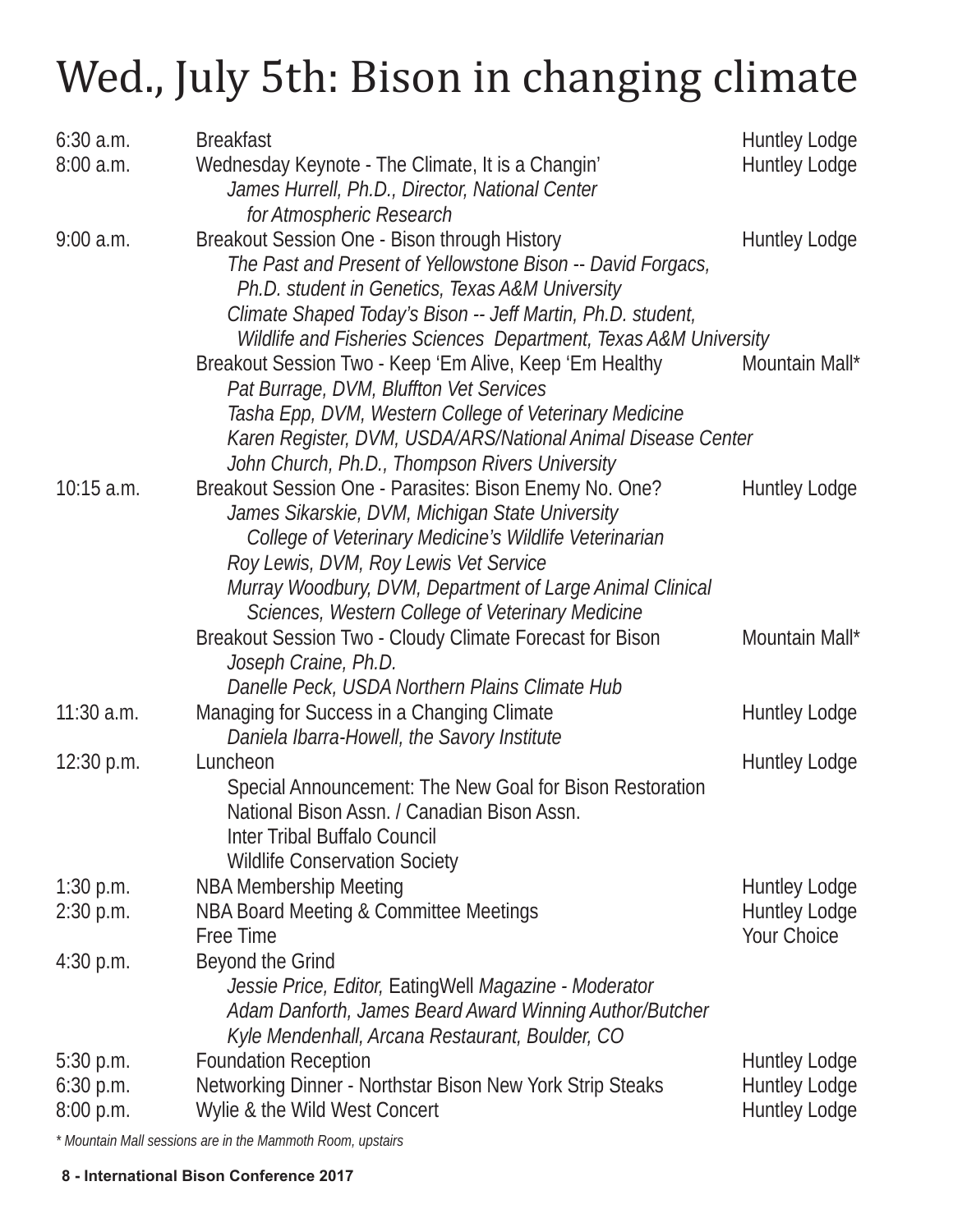## Thurs., July 6th: Marketing all things bison

| $6:30$ a.m.  | <b>Breakfast - EPIC Provisions Protein Power</b>                                                 | <b>Huntley Lodge</b> |
|--------------|--------------------------------------------------------------------------------------------------|----------------------|
| 8:00a.m.     | Keynote Presentation - Bison in the Global Perspective                                           | Huntley Lodge        |
|              | David Hughes, Ph.D., Imperial College, London                                                    |                      |
| $9:00$ a.m.  | Canadian Code of Practices for Bison                                                             |                      |
|              | Jeffrey Spooner, Ph.D., National Farm Animal Care Council, CA                                    |                      |
|              | Jayson Galbraith, Ph.D., Alberta Agriculture & Forestry                                          |                      |
| $10:00$ a.m. | <b>Break</b>                                                                                     | Huntley Lodge        |
| 10:30 a.m.   | Breakout Session One - Building the Brand of Bison                                               | <b>Huntley Lodge</b> |
|              | Taylor Collins, Founder, Epic Provisons                                                          |                      |
|              | Diana Rodgers, RD, Sustainable Dish Blog                                                         |                      |
|              | Breakout Session Two - Bison Goes Global                                                         | Mountain Mall        |
|              | Elizabeth Riley, USDA Foreign Agriculture Service                                                |                      |
|              | Damen Wells, Australian Bison Association                                                        |                      |
| Noon         | Networking Luncheon - Western Buffalo Co. Hot Dogs                                               |                      |
| 2:00 p.m.    | Bison Film Festival - Huntley Lodge Theater                                                      | Huntley Lodge        |
|              | <b>American Bison: Then &amp; Now</b>                                                            |                      |
|              | The Story of Meat                                                                                |                      |
|              | An Epic Story: Two Brands, One Shared Vision                                                     |                      |
|              | <b>Wild bison Return to Banff Park</b>                                                           |                      |
|              | <b>Return of the Native</b>                                                                      |                      |
|              | 777 Bison Ranch: A Partnership with Nature<br><b>Poster Presentations</b>                        |                      |
| $3:00$ p.m.  |                                                                                                  | Huntley Lodge        |
| 5:30 p.m.    | Social Hour - Sponsored by Montana Bison Association                                             | Huntley Lodge        |
| $6:30$ p.m.  | Conference Banquet - Intermountain Bison Co. Tenderloin Steaks                                   | <b>Huntley Lodge</b> |
| 8:00 p.m.    | Auction -- Yellowstone bull, Shiloh Sharps rifle, Bison leather chair,<br>Flathead Lodge getaway | Huntley Lodge        |
| 8:30 p.m.    | Leo Downey Jr. Concert                                                                           | <b>Huntley Lodge</b> |